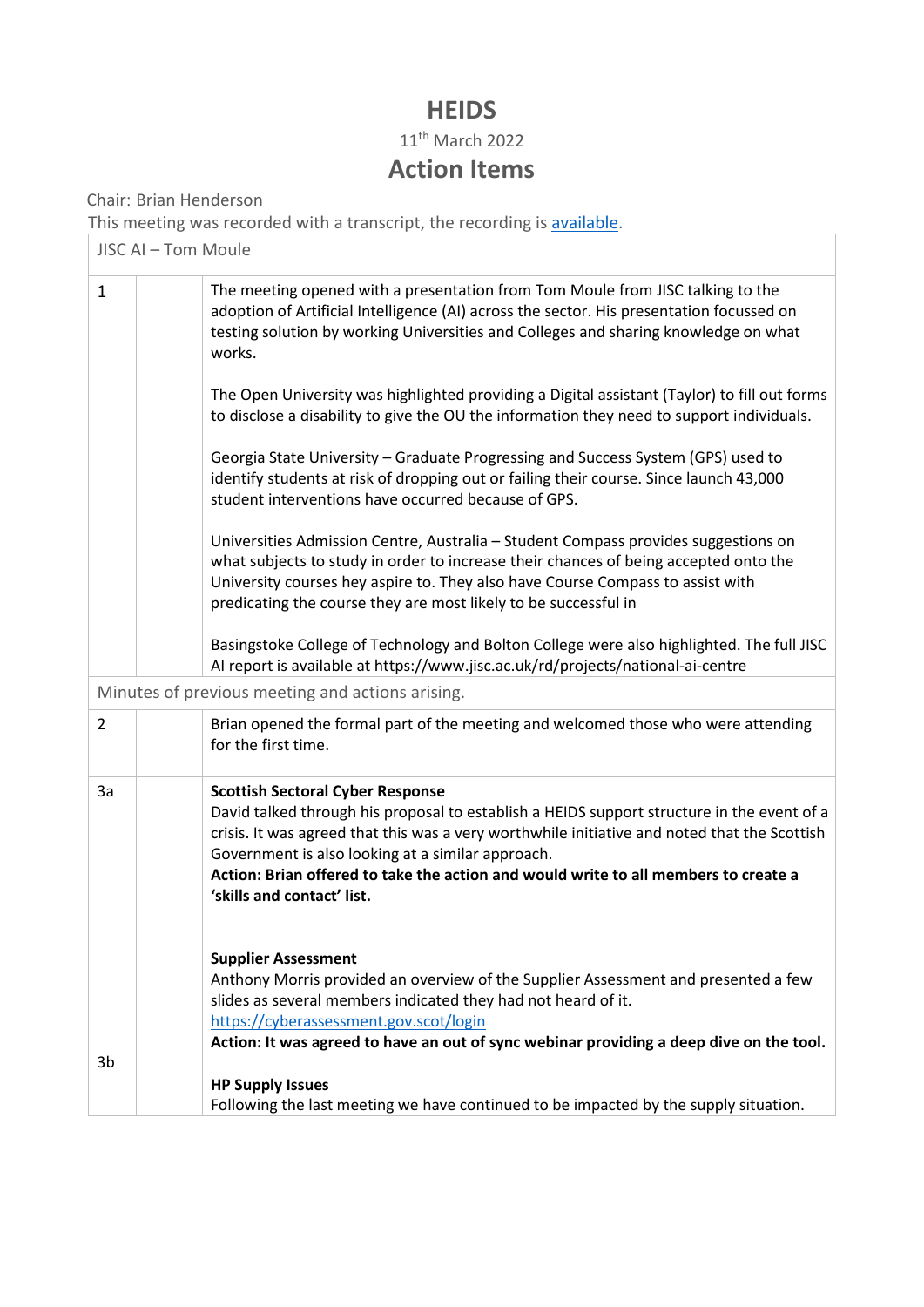|                                                  |                                                                  | The proposed Subgroup had met and received a Proposal for Improved Service and<br>Supply for Scottish Education Sector from HP to create a local stocking model, held at<br>Capito with an ongoing stock replenishment.<br>MM requested feedback from the Membership on the Stock model profile presented<br>Action: All to feedback to MM on structure and proposed devices. |  |  |  |  |  |
|--------------------------------------------------|------------------------------------------------------------------|-------------------------------------------------------------------------------------------------------------------------------------------------------------------------------------------------------------------------------------------------------------------------------------------------------------------------------------------------------------------------------|--|--|--|--|--|
|                                                  | Cyber Essentials Accreditation & Home Working - Personal Devices |                                                                                                                                                                                                                                                                                                                                                                               |  |  |  |  |  |
| $\overline{4}$                                   | BH                                                               | UCISA Security Group and HEFESTIS are in discussions with NCSC & IASME regarding the<br>suitability of Cyber Essentials for our sector                                                                                                                                                                                                                                        |  |  |  |  |  |
|                                                  |                                                                  | Action: Formal registration of concern to the Scottish Gov from HEIDS and HEFESTIS to<br>come to a proportionate solution                                                                                                                                                                                                                                                     |  |  |  |  |  |
| <b>HEIDS &amp; UCISA Security Groups</b>         |                                                                  |                                                                                                                                                                                                                                                                                                                                                                               |  |  |  |  |  |
| 5                                                | BR/AF                                                            | Action: JM to arrange meeting to discuss overlap between HEIDS Information Security<br><b>Group and HEFESTIS</b>                                                                                                                                                                                                                                                              |  |  |  |  |  |
| Group Updates-                                   |                                                                  |                                                                                                                                                                                                                                                                                                                                                                               |  |  |  |  |  |
| 12                                               | AF                                                               | The HEIDS Security group to meet again soon.                                                                                                                                                                                                                                                                                                                                  |  |  |  |  |  |
|                                                  | MM                                                               | Circulated a written report detailing the work APUC has been focussing on.                                                                                                                                                                                                                                                                                                    |  |  |  |  |  |
|                                                  | BH                                                               | Universities Scotland were not able to attend - A request made to provide Storage Space<br>for Ukraine                                                                                                                                                                                                                                                                        |  |  |  |  |  |
|                                                  | AS                                                               | Session Border Controller (SBC) as a service - contact Andrew if interested -<br>https://www.jisc.ac.uk/session-border-controller                                                                                                                                                                                                                                             |  |  |  |  |  |
|                                                  |                                                                  | <b>Cyber Security</b>                                                                                                                                                                                                                                                                                                                                                         |  |  |  |  |  |
|                                                  |                                                                  | BH attended the Blackbaud simulated attack session with a report to follow.<br>Action: BH to circulate report when available                                                                                                                                                                                                                                                  |  |  |  |  |  |
|                                                  |                                                                  | HEFISTS & UCISA have signed a partnership agreement to provide services south of the<br>border.                                                                                                                                                                                                                                                                               |  |  |  |  |  |
|                                                  | DG                                                               | UCISA have published their Strategic Plan 2022<br>Congratulations to all the Scottish members who have been shortlisted in the UCISA                                                                                                                                                                                                                                          |  |  |  |  |  |
|                                                  | <b>Celtic Alliance</b>                                           | awards, winners to be announced at Conference later this month.                                                                                                                                                                                                                                                                                                               |  |  |  |  |  |
| 11                                               | AS                                                               | Two Directors of NI Universities have requested if they might be able to join the group.<br>Focus on Scottish content.<br>Action: BH to write and extend an invitation to join the HEIDS group.                                                                                                                                                                               |  |  |  |  |  |
| <b>HEFESTIS - Information Governance Service</b> |                                                                  |                                                                                                                                                                                                                                                                                                                                                                               |  |  |  |  |  |
| 12                                               |                                                                  | Building on the work from the CISO-Share, possible new Info Governance DPO-Share -<br>Working group being established to investigate what that might look like.                                                                                                                                                                                                               |  |  |  |  |  |